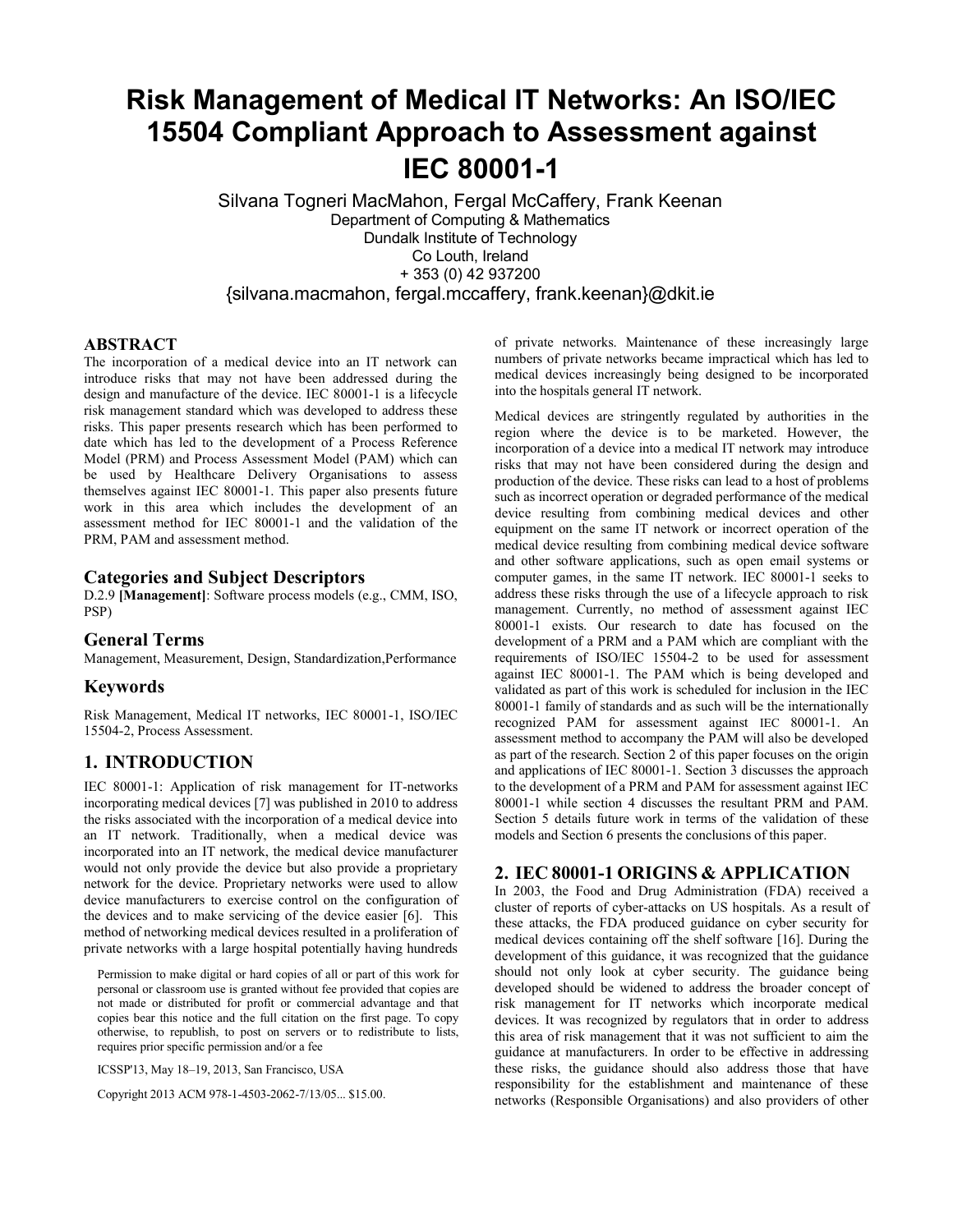IT technology. The resultant standard, IEC 80001-1, aims to be a catalyst for a greater level of communication among these risk management stakeholders [\[4\]](#page-4-3).

IEC 80001-1 applies when a medical IT network is established. A medical IT network is defined within IEC 80001-1 as an IT network that contains a medical device. IEC 80001-1 also applies when a medical device is placed on an existing medical IT network, when a change or modification to a device on a medical IT network takes place, when maintenance activities are performed on a device on a medical IT network and finally when a device is removed from a medical IT network. The standard addresses 3 key properties of the medical IT network. Safety deals with the prevention of harm to the patient, user or the environment. Effectiveness is concerned with the ability of the device to provide the intended result for the patient and the Responsible Organization. Data and System security seeks to maintain an operational state where information items are protected from degradation in terms of confidentiality, integrity, and availability.

IEC 80001-1 advocates a lifecycle risk management approach and gives guidance on the role, responsibilities and activities that should be carried during the management of these risks. However, there is currently no method to assess how well these processes are being performed and to highlight areas where process improvement could be implemented. The following section discusses the approach to the development of the PRM and PAM for IEC 80001- 1.

# **3. APPROACH TO THE DEVELOPMENT OF THE PRM AND PAM**

In order to develop the PRM and PAM, a review of relevant standards was completed. The individual requirements of IEC 80001-1 were reviewed. In addition to this a review of standards related to process assessment was performed. Finally, our research focused on reviewing standards which are similar to IEC 80001-1 and also examined how assessment methods were developed to assess against this standard. These methods were then reviewed to ascertain if they could be applied to IEC 80001-1. Each of these steps is discussed in detail within this section.

#### **3.1 Review of Process Assessment Standards**

ISO/IEC 15504-2:2003 Information technology - Process assessment - Part 2: Performing an assessment [\[8\]](#page-4-4) is an international standard which defines the requirements for performing process assessment as a basis for use in process improvement and capability determination. The standard provides guidance on performing an assessment and focuses on aspects of the assessment such as the roles and responsibilities, defining the scope of the assessment and recording the output of the assessment. A measurement framework for use during assessments is prescribed. Requirements for models for process assessment are outlined with specific requirements for PRMs and PAMs being described in detail. Finally, methods for verifying the conformity of PRMs and PAMs are outlined.

The aim of the requirements as outlined in ISO/IEC 15504-2 is to provide a structure that will allow for self-assessment, producing a process rating which is based on the ability of the process to achieve its purpose and which can be used as a basis for capability determination and to facilitate process improvement. Assessments which follow the requirements of ISO/IEC 15504-2 are applicable across all application domains and sizes of organization and consider the context in which the assessed process is implemented.

This standardized approach allows for objective benchmarking across organizations.

In order to achieve these benefits, ISO/IEC 15504-2 requires that PRMs should include a declaration of the domain of the PRM, should contain a description of the processes within the PRM, a description of the relationship between the PRM and its intended context of use and a description of the relationship between the processes within the PRM. The PRM should also state the community of interest of the PRM and how consensus within that community was achieved with regard to the processes contained within the PRM. Within the PRM the process should be described in terms of a statement explaining the purpose of the process and should also details the outcomes that will be observable as a result of performing the process.

A PAM is related to one or more PRMs and forms the basis for the collection of evidence and rating of process capability. The PAM extends the processes as defined in the PRM with the addition of a measurement framework. This allows the PAM to provide a two dimensional view of process capability – the process dimension which relates to the processes as defined within the PRM and the capability dimension which is related to the measurement framework as described in ISO/IEC 15504-2. The description of process in the PRM is extended in the PAM to make reference to base practices and work products. Base practices are the activities which must be performed to achieve the process purpose. Work products are either used or produced in the performance of the process. Part 5 of the ISO/IEC 15504 [\[14\]](#page-4-5) family of standards provides an exemplar PAM showing the requirements of ISO/IEC 15504-2 as applied to the processes outlined in ISO/IEC 12207:2008 [\[10\]](#page-4-6). The PRM and PAM which are being developed as part of this research comply with the requirements for assessment models as described in ISO/IEC 15504-2.

# **3.2 Review of Standards Identified as Similar to IEC 80001-1**

In order to define the approach to the development of the an ISO/IEC compliant PRM and PAM, a review of standards similar to IEC 80001-1 for which ISO/IEC 15504-2 compliant models have been developed was undertaken. ISO/IEC 20000-1 Information technology - Service management - Part 1: Service management system requirements [\[13\]](#page-4-7) is a generic Service Management standard which is identified within Annex D of IEC 80001-1 as being similar to IEC 80001-1. This standard is similar to IEC 80001-1 in that it also describes a lifecycle approach to Service Management. This annex examines ISO/IEC 20000-1 and ISO/IEC 20000-2 [\[9\]](#page-4-8) and identifies the processes which are common to these standards and IEC 80001-1. The annex also identifies areas where, while the terminology appears different, the underlying role, document or process is similar.

A review of SO/IEC 15504-2 compliant assessment methods to assess against ISO/IEC 20000-1 was completed. Research focused on the Tudor IT Service Management Process Assessment (TIPA) [\[1\]](#page-4-9) which was developed by CRP Henri Tudor and which can be used to perform assessments against both ISO/IEC 20000-1 and the Information Technology Infrastructure Library (ITIL). ITIL [\[15\]](#page-4-10) is a widely accepted approach to service management which was developed by the Cabinet Office , the latest versions of which have been closely aligned to ISO/IEC 20000 [\[5\]](#page-4-11). The benefits of the combination of the use of ISO/IEC 15504-2 and ITIL in the management of services have been recognised by CRP Henri Tudor [\[2\]](#page-4-12) who have developed TIPA in a manner which is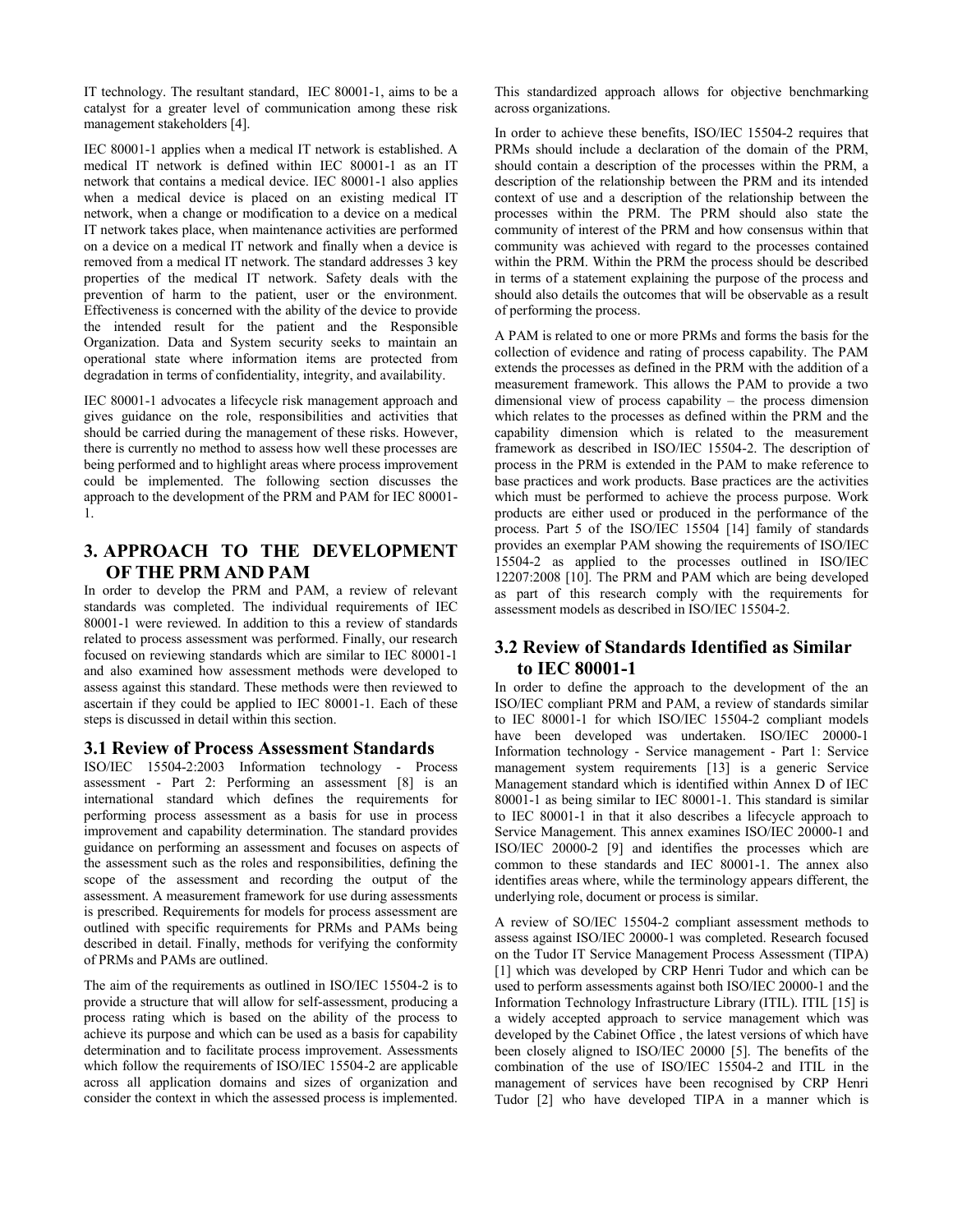compliant with ISO/IEC 15504-2 requirements. In reviewing models for assessing against ISO/IEC 20000-1, an examination of the method of developing these models was conducted. Our research focused on the TIPA transformation process which was used to develop TIPA.

The TIPA transformation process is a goal oriented requirements engineering technique. The TIPA transformation process was developed in recognition of the fact that while ISO/IEC 15504-2 is detailed in its description of the requirements for PRMs and PAMs, it does not provide guidance on how to transform the input - the domain requirements into the output – the PRM and PAM [\[3\]](#page-4-13). The transformation process advocates identifying elementary requirements and organising these requirements into requirement trees. These requirement trees are then oriented around the business goals to which they are related and form goal trees. The transformation process uses the requirements of ISO/IEC 15504-2 combined with the requirements of ISO/IEC TR 24774 to develop the final PRM and PAM. ISO/IEC TR 24774 Systems and software engineering - Life cycle management - Guidelines for process description [\[12\]](#page-4-14) is a standard which provides guidelines for the elements used most frequently in describing a process as a means to ensuring consistency in standard process reference models. The guidelines expressed in this standard can be applied to any process model developed for any purpose. The TIPA transformation process was used in the development of the IEC 80001-1 PRM and PAM.

## **4. IEC 80001-1 PRM AND PAM**

To provide a template to inform the development of the PRM for IEC 80001-1, the PRM for ISO/IEC 20000-1 which is contained in ISO/IEC 20000-4 [\[11\]](#page-4-15) was reviewed. ISO/IEC 20000-4 was reviewed to assess if the set of processes contained within the PRM for ISO/IEC 20000 could be used to assess against IEC 80001-1. While both standards follow a lifecycle approach, the processes detailed within ISO/IEC 20000-4 do not adequately address the aspects of risk management that are particular to the incorporation of a medical device into an IT network. On this basis, ISO/IEC 20000-4 was used to inform the structure of the PRM for IEC 80001-1 while not using the same set of processes. In reviewing ISO/IEC 20000-4, it was clear that the lifecycle approach of using a "Plan, Do, Check, Act" approach could also be used to address the lifecycle approach advocated in IEC 80001-1. This approach has been maintained as illustrated in Fig. 1 Using the ISO/IEC 20000-4 PRM as a template, the next stage of the development of the IEC 80001-1 PRM was to structure the requirements according to the TIPA transformation process. Two process categories were identified – Primary processes and Organisational processes. The primary process group is concerned with processes related to the performance of risk management activities, such as risk analysis & evaluation, while the organizational process category is concerned with the planning of risk management activities and deals with specific output such as documentation produced as a result of the performance of risk management activities. The primary process category contains three process groups with a total of nine processes. The organizational process category contains a single process group which contains five processes. The processes were developed around domain goals. Various approaches were taken to organizing requirements around domain goals but the final approach taken was to follow the sections within the standard. Processes are expressed in terms of the of the process purpose and process outcome as per the requirements of ISO/IEC TR 24774. During the development of the PRM, traceability to the specific requirements within IEC 80001-1 to each of the processes which have been developed was maintained.

According to ISO/IEC 15504-2, a process assessment cannot be carried out using a PRM alone. In order for an assessment to take place, a PAM must be developed. The PAM extends the process definitions as described in the PRM and requires the addition of a measurement framework. The processes within the PRM are extended to include base practices and work products. The 14 processes which are contained in the PRM have been extended to include 70 base practices. A base practice is an activity which must be carried out to achieve the purpose of the process and achieve the outcomes. A work product is used or produced as a result of performing the process. Traceability to the original requirements of IEC 80001-1 is maintained with each work product being associated with the relevant base practice and each base practice being related to the expected result that will be achieved as a result of performing the base practice. A list of work products is included in the PAM. As per ISO/IEC 15504-2, the PAM must include a statement of the conformance of the PAM with the PRM which outlines which processes within the PRM are being assessed by the PAM. In the IEC 80001-1 PAM, the PAM assesses all processes within the PRM. The PAM also contains two annexes, one of which shows the relationship between the requirements under the standard and the associated base practices and the other which relates base practices to the specific requirement.

In order to perform an assessment against the processes outlined within the PAM, an assessment method is required. An assessment method ensures a standard approach to the performance of an assessment and deals with organisational aspects of performing the assessment such as defining roles and responsibilities during the assessment and the scope of the assessment. The assessment method also contains a set of questions related to each of the processes to determine the capability level that is associated with the performance of each process. The capability levels which will be determined for each process will be the standard capability levels which are used in ISO/IEC 15504-2. There are 6 capability levels in this standard as follows: Level 0: Incomplete, Level 1: Performed, Level 2: Managed, Level 3: Established, Level 4: Predictable & Level 5: Optimised. These levels reflect the capability of the performance of the process and the level is determined by reference to 9 process attributes which are associated with the 5 capability levels.

The assessment method for IEC 80001-1 has not been developed to date, but development will take place as part of on-going research. When an assessment is completed using the assessment method, the results will determine the current capability level of the process which can identify areas of strengths, weaknesses, opportunities and threats to the process which can be used to identify areas which are suitable for process improvement. The next section of this paper will discuss the approach that will be taken to the validation of the PRM, PAM and assessment method which is also part of the future work of this project.

# **5. VALIDATION OF THE PRM, PAM AND ASSESSMENT METHOD**

In order to ensure that the PRM, PAM and assessment method are suitable for assessment against IEC 80001-1, both models will need to be validated. There will be a number of stages of validation of the PRM and PAM. The validation will mainly take a Design Research approach which focuses on real world problems and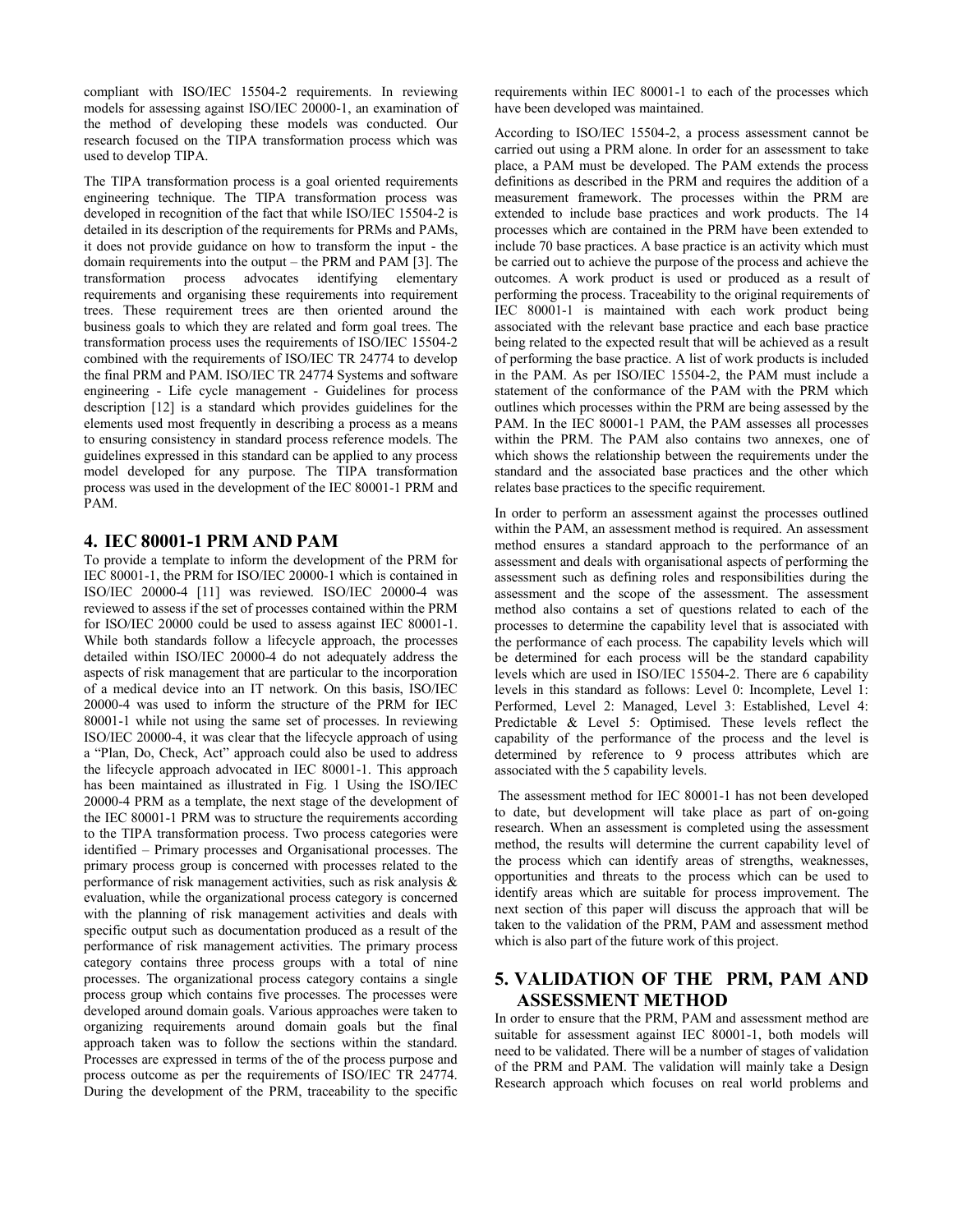refines the artifacts which are developed to address these problems by situating the artifact or solution in its context of use [\[17\]](#page-4-16).

The first step in the validation of the PRM and PAM will be from a structural point of view. This validation will be carried out by the developers of the TIPA assessment method. The developers of this model have extensive experience in the development of PRMs and PAMs and will validate the model with its compliance to the requirements of ISO/IEC 15504-2 in terms of the structural requirements for PRMs and PAMs as outlined in this standard. The model will be reviewed in terms of the definition of the processes and in terms of the process attributes which have been assigned to each of the processes. The definition of base practices and work products within the PAM will also be reviewed. Any structural issues with the models will be addressed and the model will be updated based on the feedback.

The next stage of validation will be performed by the International Standards Community. The PAM for IEC 80001-1 has been raised as a New work item Proposal (NP) by IEC 62A JWG7 for inclusion in the IEC 80001-1 family of standards. This NP was raised following the circulation and presentation of the latest draft of the IEC 80001-1 PAM at the September 2012 meeting of JWG7 in Vienna which was very well received. As part of the NP process, the PAM will be circulated to member states, representing 82 countries as full or associate members, who will have the opportunity to comment on the PAM. Representatives from the member states are experts in the area such as representatives from medical device manufacturers, representatives from Healthcare delivery organisations (such as systems engineers and physicists from large hospitals), academics who are performing research in this area and representatives from the standards authorities of the individual member states who have been involved in the development of the IEC 80001-1 standard. At the NP stage, there is a 3 month period during which comments can be made and voting takes place. Once the NP has been approved, it enters the preparatory stage and a Working Draft (WD) is prepared. The preparatory stage ends when a working draft is available for circulation to the members of the technical committee or subcommittee as a first Committee Draft (CD). At this stage, the CD is submitted to the national committees for comment. During this time, national bodies carefully study the text of the CDs and make comments which are taken into consideration. Appropriate adjustments are made to the CD until consensus is reached. After this stage the draft enters a period where voting takes place. If approved, the draft will form part of the standard. The comments



Figure 1 – IEC 80001-1 PRM Process Map

which are raised during this process will validate the models from the perspective of its ability to be used to assess against IEC 80001-1. The comments made during this period will be incorporated into the model and the final PAM will be included in the IEC 80001-1 family of standards. As all processes which are in the PRM are being assessed though the PAM this will validate both the PRM and PAM.

An additional stage in the validation of the PAM will be to validate the PAM in the context of its use within a Healthcare Delivery Organisation (HDO). This validation will be performed in St James's Hospital in Dublin. This will involve a review of the processes within the PAM by the principal physicist and the Informatics Team within the hospital. The processes will be mapped onto previous medical IT network projects which have been completed within the hospital. The review will focus on a number of projects of different sizes such as the large scale installation of a medical IT network within the Intensive Care Unit and a smaller installation within a specialist clinic setting. This will allow us to gain insight into how the model can be used to address HDOs of varying sizes and will also serve to inform the development of the assessment method. All feedback from this stage of validation will be included in the WD versions of the PRM, PAM that will be included in the IEC family of standards and into the final version of the assessment method. This stage of validation will allow us to ensure that the models can be used in a real HDO setting.

The final stage of validation will be to perform a trail assessment using the assessment method which has been developed and validated for use against the IEC 80001-1 PAM. The trail assessment will be completed in a small hospital in Ireland and a larger hospital in America. Any amendments which are required as a result of performing the assessment will be incorporated into the final version of the assessment method.

#### **6. CONCLUSIONS**

The result of this research will be the production of a validated PRM, PAM and assessment method which will allow HDOs to assess themselves against IEC 80001-1. The PAM which is being developed as part of this research is scheduled for inclusion in the IEC 80001-1 family of standards. The PAM and assessment method can be used to perform an assessment which can be used to determine the current capability levels of the risk assessment process which are currently in place within the HDO to address the risks associated with incorporation of a medical device into an IT network. The results of the assessment can be used as a basis for process improvement. The implementation of effective risk management processes will ensure that risk management activities preserve the key properties to ensure that the safety, effectiveness and data and system security are not impacted by the incorporation of a medical device into an IT network. Validation of the PRM, PAM and assessment method will ensure that the models can be scaled for use in HDOs of varying sizes and will ensure that the models can be used in the context of a HDO setting.

#### **7. ACKNOWLEDGMENTS**

This research is supported by the Science Foundation Ireland (SFI) Stokes Lectureship Programme, grant number 07/SK/I1299, the SFI Principal Investigator Programme, grant number 08/IN.1/I2030 (the funding of this project was awarded by Science Foundation Ireland under a co-funding initiative by the Irish Government and European Regional Development Fund), and supported in part by Lero - the Irish Software Engineering Research Centre (http://www.lero.ie) grant 10/CE/I1855.